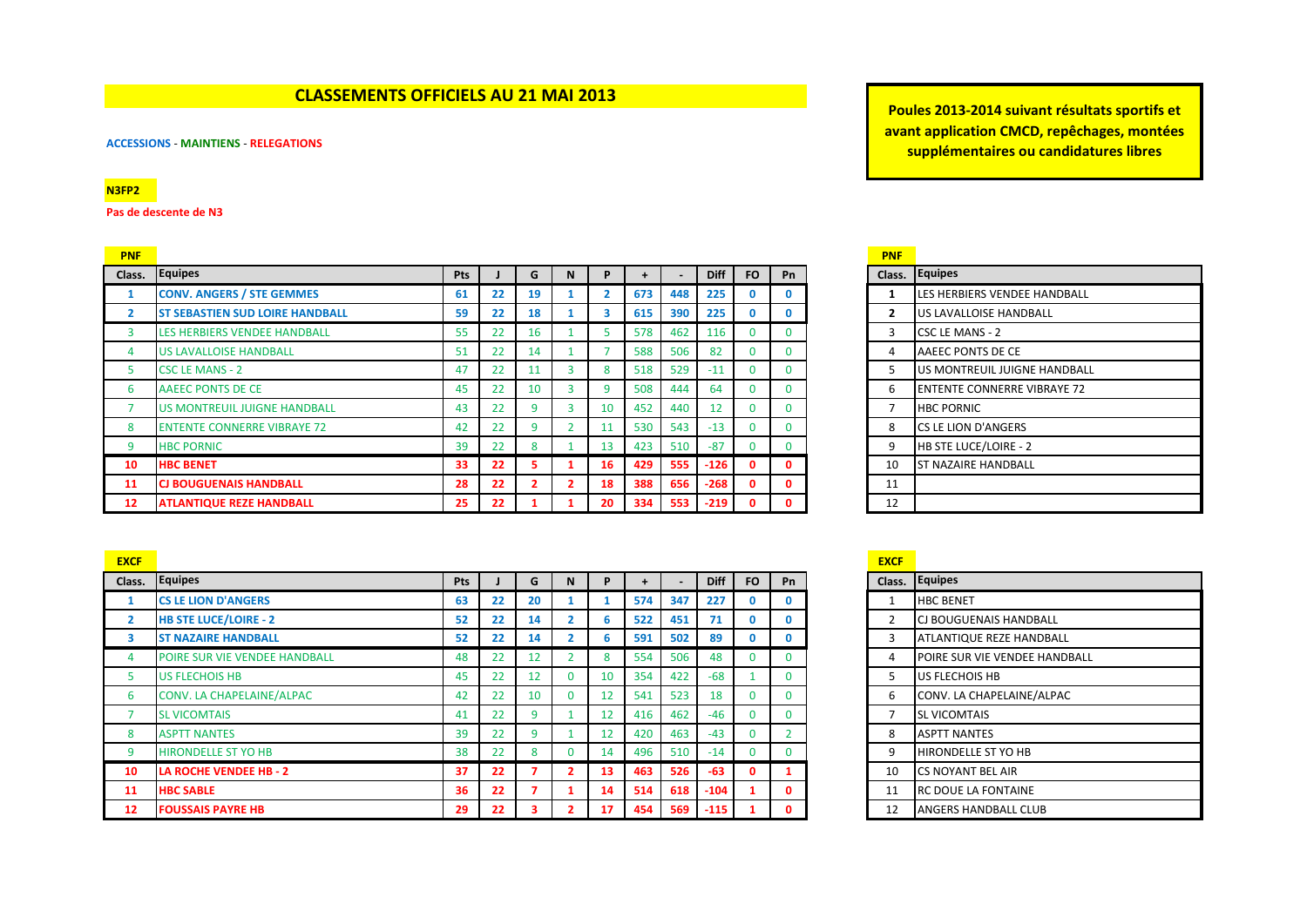| <b>HF</b>      |                                                |            |                   |                 |                |              |     |     |             |           |          | <b>HF</b> |                          |
|----------------|------------------------------------------------|------------|-------------------|-----------------|----------------|--------------|-----|-----|-------------|-----------|----------|-----------|--------------------------|
| Class.         | <b>Equipes</b>                                 | <b>Pts</b> |                   | G               | N              | P            | $+$ |     | <b>Diff</b> | <b>FO</b> | Pn       | Class.    | Equipes                  |
|                | <b>CS NOYANT BEL AIR</b>                       | 38         | 14                | 12 <sup>2</sup> | 0              | $\mathbf{2}$ | 357 | 284 | 73          | O         | 0        |           | LA ROCHE VENDEE HE       |
| $\overline{2}$ | <b>RC DOUE LA FONTAINE</b>                     | 37         | 14                | 12 <sup>2</sup> | $\mathbf{0}$   |              | 381 | 300 | 81          | 0         |          | 2         | <b>HBC SABLE</b>         |
| 3              | <b>ANGERS HANDBALL CLUB</b>                    | 30         | 14                | 8               | 0              | 6.           | 313 | 314 | $-1$        | 0         | 0        | 3         | <b>FOUSSAIS PAYRE HB</b> |
| 4              | L'HUISSERIE HB                                 | 30         | 14                | 8               | 0              | 6.           | 339 | 314 | 25          | $\Omega$  | 0        | 4         | L'HUISSERIE HB           |
| 5              | <b>ANGERS SPORTS LAC DE MAINE HANDBALL - 2</b> | 24         | 14                | 4               | $\overline{2}$ | 8            | 289 | 333 | $-44$       | $\Omega$  | 0        | 5         | <b>ANGERS SPORTS LAC</b> |
| 6              | <b>MAYENNE HANDBALL</b>                        | 22         | 14                | 4               | $\mathbf{0}$   | 10           | 250 | 261 | $-11$       | 0         | 0        | 6         | <b>MAYENNE HANDBALL</b>  |
| ∍              | <b>POUZAUGES VENDEE HANDBALL</b>               | 21         | 14                | 3               |                | 10           | 292 | 381 | $-89$       | $\Omega$  | $\Omega$ |           | <b>POUZAUGES VENDEE</b>  |
| 8              | <b>ES COUERON</b>                              | 21         | 14                | 3               |                | 10           | 276 | 310 | $-34$       | 0         | 0        | 8         | <b>ES COUERON</b>        |
| 9              | <b>LES HERBIERS VENDEE HB - 2</b>              | 32         | 12                | 10 <sup>°</sup> | $\mathbf{0}$   |              | 308 | 264 | 44          | $\Omega$  | 0        | 9         | LES HERBIERS VENDEI      |
| 10             | <b>OLYMPIQUE BAUGEOIS</b>                      | 30         | 12                | 9               | $\Omega$       | 3            | 308 | 280 | 28          | 0         | 0        | 10        | <b>OLYMPIQUE BAUGEO</b>  |
| 11             | <b>ENTENTE CONNERRE VIBRAYE 72 - 2</b>         | 24         | 12                | 6               | 0              | ь            | 337 | 262 | 75          | O         | 0        | 11        | <b>ENTENTE CONNERRE</b>  |
| 12             | <b>HBAC STE PAZANNE</b>                        | 24         | $12 \overline{ }$ | 6               | 0              | 6            | 266 | 260 | 6           | 0         | 0        | 12        | champion dép 44          |
| 13             | <b>HC LA BAZOGE</b>                            | 20         | $12 \overline{ }$ | 4               | 0              | 8            | 279 | 291 | $-12$       | O         | 0        | 13        | champion dép 49          |
| 14             | <b>UNION SUD MAYENNE</b>                       | 20         | $12 \overline{ }$ | 4               | 0              | 8            | 257 | 289 | $-32$       | 0         | 0        | 14        | champion dép 53          |
| 15             | <b>AAEEC PONTS DE CE - 2</b>                   | 18         | 12                | 3.              | 0              | 9            | 209 | 318 | $-109$      | 0         | 0        | 15        | champion dép 72          |
| 16             | x                                              |            |                   |                 |                |              |     |     |             |           |          | 16        | champion dép 85          |

 **CS NOYANT BEL AIR 38 14 12 0 2 357 284 73 0 0** 1 LA ROCHE VENDEE HB - 2 **ANGERS HANDBALL CLUB 30 14 8 0 6 313 314 -1 0 0** 3 FOUSSAIS PAYRE HB 5 ANGERS SPORTS LAC DE MAINE HANDBALL - 2 7 POUZAUGES VENDEE HANDBALL 9 LES HERBIERS VENDEE HB - 2 10 OLYMPIQUE BAUGEOIS 11 ENTENTE CONNERRE VIBRAYE 72 - 2 **champion dép 44 HC LA BAZOGE 20 12 4 0 8 279 291 -12 0 0** 13 champion dép 49 **AAEEC PONTS DE CE - 2 18 12 3 0 9 209 318 -109 0 0** 15 champion dép 72

| $-17F$         |                                            |            |    |    |    |    |           |     |             |              |          |           | $-17F$         |                                        |
|----------------|--------------------------------------------|------------|----|----|----|----|-----------|-----|-------------|--------------|----------|-----------|----------------|----------------------------------------|
| Class.         | <b>Equipes</b>                             | <b>Pts</b> |    | G  | N  | P  | $\ddot{}$ |     | <b>Diff</b> | <b>FO</b>    | Pn       |           |                | Class. Equipes                         |
|                | <b>NANTES LOIRE ATLANTIQUE HB</b>          | 42         | 14 | 14 | 0. | 0  | 546       | 316 | 230         | $\mathbf{0}$ | 0        | $-18CF$   |                | NANTES LOIRE ATLANTIQUE HB             |
| $\overline{2}$ | LA ROCHE SUR YON VENDEE HB                 | 34         | 14 | 10 |    |    | 427       | 334 | 93          | $\mathbf{0}$ | 0        | <b>HF</b> | $\mathfrak z$  | ANGERS SPORTS LAC DE MAINE HANDBALL    |
| 3              | <b>ANGERS SPORTS LAC DE MAINE HANDBALL</b> | 33         | 14 | 9  |    |    | 395       | 393 | 2           | $\mathbf{0}$ | 0        |           | 3              | <b>IENTENTE CONNERRE VIBRAYE 72</b>    |
| 4              | <b>ENTENTE CONNERRE VIBRAYE 72</b>         | 27         | 14 | 6  |    |    | 408       | 417 | $-9$        | $\mathbf{0}$ | 0        |           | 4              | CONV. BOUGUENAIS/ST HERBLAIN           |
| 5.             | <b>CONV. BOUGUENAIS/ST HERBLAIN</b>        | 23         | 14 | 4  |    | 9  | 325       | 386 | $-61$       | $\mathbf{0}$ | 0        |           | 5.             | <b>ST NAZAIRE HANDBALL</b>             |
| 6              | <b>ST NAZAIRE HANDBALL</b>                 | 23         | 14 | Δ  |    | 9  | 352       | 404 | $-52$       | $\mathbf{0}$ | 0        |           | 6              | <b>ST SEBASTIEN SUD LOIRE HANDBALL</b> |
|                | <b>ST SEBASTIEN SUD LOIRE HANDBALL</b>     | 22         | 14 | з  | 2  | 9  | 361       | 422 | $-61$       | $\mathbf{0}$ | 0        |           | $\overline{7}$ | US LAVALLOISE HANDBALL                 |
| 8              | <b>US LAVALLOISE HANDBALL</b>              | 19         | 14 |    | 0  | 11 | 295       | 437 | $-142$      |              | 0        |           | 8              | <b>CSC LE MANS</b>                     |
| 9              | <b>CSC LE MANS</b>                         | 33         | 14 | 9  |    |    | 340       | 291 | 49          | $\mathbf{0}$ | 0        |           | 9              | ST SEBASTIEN SUD LOIRE HANDBALL        |
| 10             | <b>SABLES EC</b>                           | 32         | 14 | 8  |    | 4  | 349       | 332 | 17          | $\Omega$     | $\Omega$ |           | 10             | <b>POUZAUGES VENDEE HANDBALL</b>       |
| 11             | AAEEC PONTS DE CE                          | 32         | 14 | 8  | 2  | Δ  | 303       | 274 | 29          | $\Omega$     | $\Omega$ |           | 11             | <b>IRC DOUE LA FONTAINE</b>            |
| 12             | ATLANTIQUE REZE HANDBALL                   | 31         | 14 | 8  |    | 5  | 372       | 335 | 37          | $\Omega$     | $\Omega$ |           | 12             | champion -16 44                        |
| 13             | CONV. AMBRIERES/MAYENNE                    | 31         | 14 | 8  |    | 5  | 306       | 298 | 8           | $\Omega$     | 0        |           | 13             | champion -16 49                        |
| 14             | <b>ASPTT NANTES</b>                        | 25         | 14 | 6  | 0  | 8  | 301       | 317 | $-16$       |              | $\Omega$ |           | 14             | champion -16 53                        |
| 15             | <b>HBAC STE PAZANNE</b>                    | 19         | 14 |    |    | 11 | 265       | 323 | $-58$       | $\Omega$     | 0        |           | 15             | champion -16 72                        |
| 16             | HIRONDELLE ST YO HB                        | 19         | 14 |    | 0  | 11 | 284       | 350 | -66         |              | 0        |           | 16             | champion -16 85                        |

| Class.         | <b>Equipes</b>                      |
|----------------|-------------------------------------|
| $\mathbf{1}$   | <b>NANTES LOIRE ATLANTIQUE HB</b>   |
| $\overline{2}$ | ANGERS SPORTS LAC DE MAINE HANDBALL |
| 3              | <b>ENTENTE CONNERRE VIBRAYE 72</b>  |
| 4              | CONV. BOUGUENAIS/ST HERBLAIN        |
| 5              | <b>ST NAZAIRE HANDBALL</b>          |
| 6              | ST SEBASTIEN SUD LOIRE HANDBALL     |
| 7              | US LAVALLOISE HANDBALL              |
| 8              | <b>CSC LE MANS</b>                  |
| 9              | ST SEBASTIEN SUD LOIRE HANDBALL     |
| 10             | POUZAUGES VENDEE HANDBALL           |
| 11             | RC DOUE LA FONTAINE                 |
| 12             | champion -16 44                     |
| 13             | champion -16 49                     |
| 14             | champion -16 53                     |
| 15             | champion -16 72                     |
| 16             | champion -16 85                     |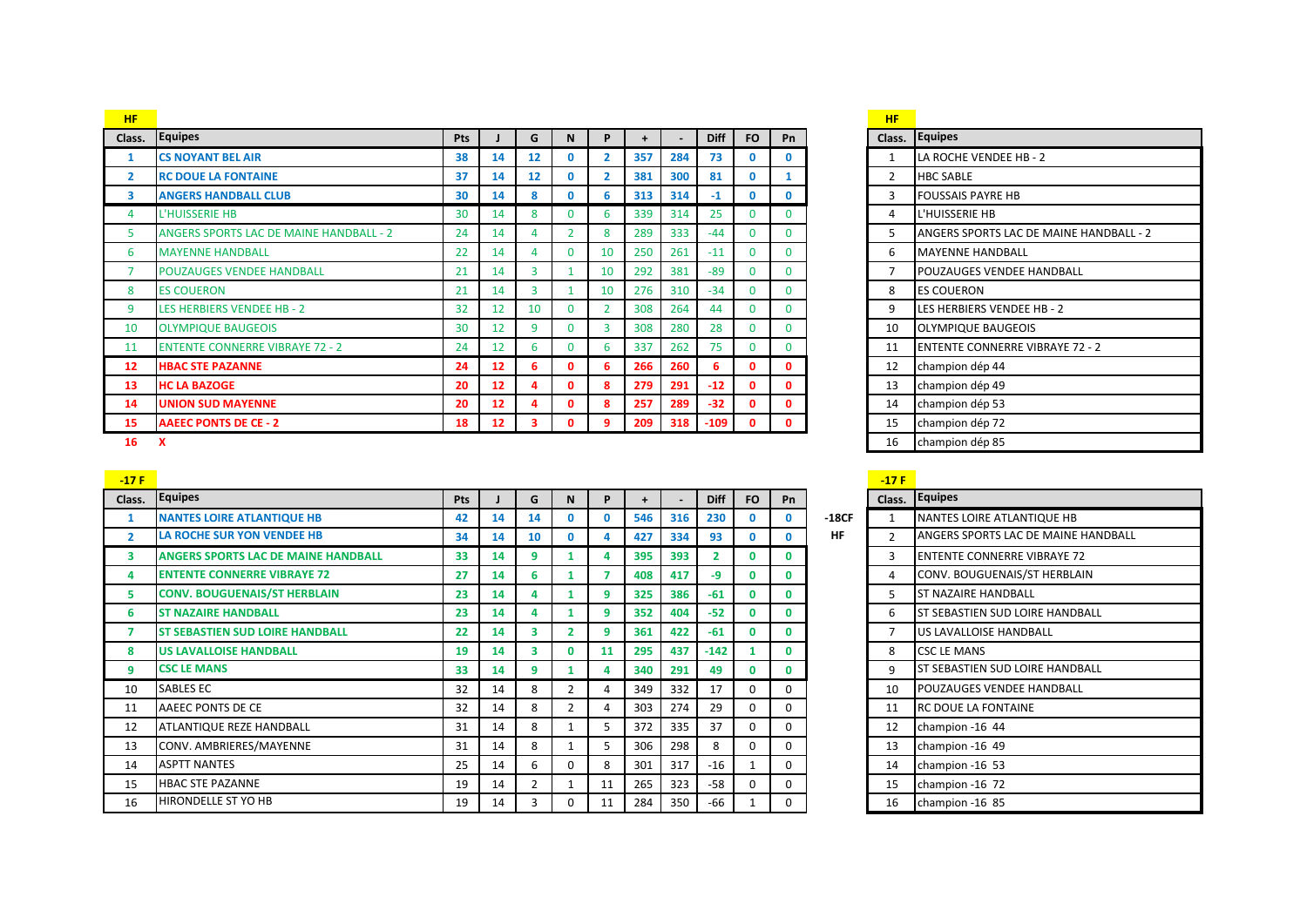| $-16F$ |                                        |     |    |   |   |   |     |                          |             |           |    |
|--------|----------------------------------------|-----|----|---|---|---|-----|--------------------------|-------------|-----------|----|
| Class. | <b>Equipes</b>                         | Pts |    | G | N | D | ٠   | $\overline{\phantom{0}}$ | <b>Diff</b> | <b>FO</b> | Pn |
|        | <b>ST SEBASTIEN SUD LOIRE HANDBALL</b> | 24  | 10 |   |   |   | 225 | 190                      | 35          |           |    |
|        | <b>POUZAUGES VENDEE HANDBALL</b>       | 23  | 10 | 6 |   |   | 229 | 218                      | 11          |           |    |
|        | <b>RC DOUE LA FONTAINE</b>             | 20  | 10 | ∍ |   |   | 205 | 203                      |             |           |    |
| 4      | UNION SUD MAYENNE                      | 19  | 10 | 4 |   |   | 220 | 215                      |             |           |    |
|        | <b>ENTENTE CONNERRE VIBRAYE 72</b>     | 17  | 10 | 4 | 0 | 6 | 250 | 251                      | $-1$        |           |    |
| 6      | <b>NANTES LOIRE ATLANTIQUE HB</b>      | 16  | 10 | 3 | 0 |   | 197 | 249                      | $-52$       |           |    |

## **Championnat Régional Hand Fauteuil**

| Class. | <b>Equipes</b>                            | Pts |  | N | D |                               |         | <b>Diff</b>       | FO | Pn |
|--------|-------------------------------------------|-----|--|---|---|-------------------------------|---------|-------------------|----|----|
|        | AAEEC PONTS DE CE                         | ᆠ   |  |   |   | $\overline{\phantom{a}}$<br>∸ | 64      |                   |    |    |
|        | <b>SEBASTIEN SUD LOIRE HANDBALL</b><br>S" |     |  |   |   | 84                            | 63      | $\mathbf{A}$<br>ᅀ |    |    |
|        | CHRISTOPHE HANDI HANDBALL                 |     |  |   |   | 44                            | כד<br>پ | $-29$             |    |    |

## **Championnat Régional Hand Adapté**

| Class. | <b>Equipes</b>                       | Pts |    | G            | N | D |     | $\overline{\phantom{0}}$ | <b>Diff</b> | FO | Pn |
|--------|--------------------------------------|-----|----|--------------|---|---|-----|--------------------------|-------------|----|----|
|        | <b>MJC CONNERRE</b>                  | 29  | 11 | a            |   |   | 151 | 62                       | 89          |    |    |
|        | <b>JS ALLONNES</b>                   | 23  | 11 | ∽<br>6       |   |   | 110 | 83                       | 27          |    |    |
|        | <b>VSF HANDBALL LA FERTE BERNARD</b> | 22  | 11 |              |   | Δ | 89  | 116                      | $-27$       |    |    |
| 4      | <b>RC DOUE LA FONTAINE</b>           | 18  | 12 | <sup>-</sup> |   | a | 92  | 107                      | $-15$       |    |    |
|        | <b>HBC SABLE</b>                     | 10  | q  | ∼            |   |   | 38  | 112                      | $-74$       |    |    |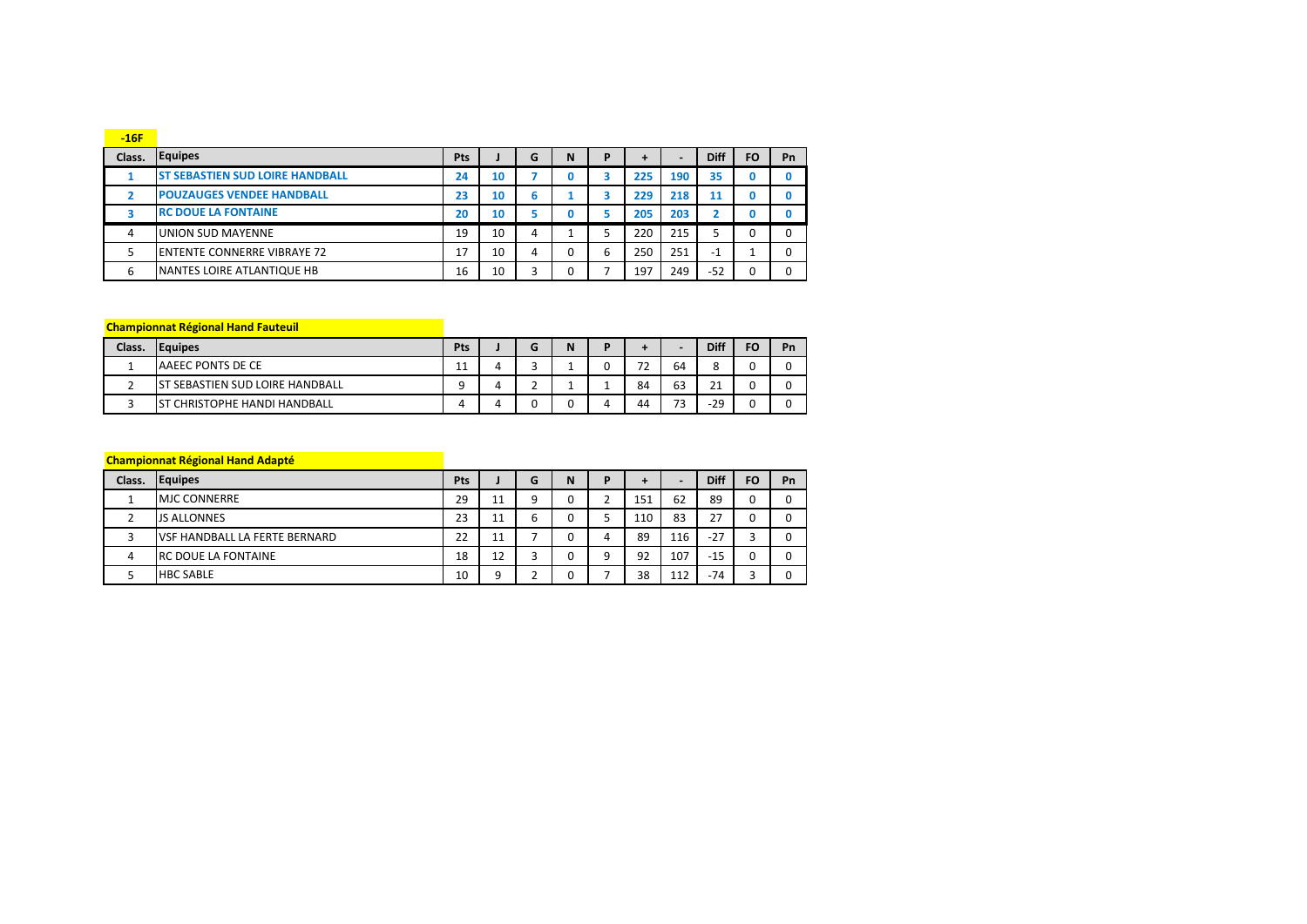## **N3MP2**

**LA ROCHE VENDEE HB**

| <b>PNM</b>     |                                     |            |    |    |    |    |     |     |             |           |              | <b>PNM</b>     |                                    |
|----------------|-------------------------------------|------------|----|----|----|----|-----|-----|-------------|-----------|--------------|----------------|------------------------------------|
| Class.         | Equipes                             | <b>Pts</b> |    | G  |    | P  |     |     | <b>Diff</b> | <b>FO</b> | Pn           | Class.         | Equipes                            |
|                | LE MANS SARTHE HANDBALL 72          | 68         | 26 | 20 |    |    | 835 | 706 | 129         | 0         | $\mathbf{0}$ |                | LA ROCHE VENDEE HB                 |
| $\overline{2}$ | US GUERANDE PRESQU'ILE HB           | 68         | 26 | 21 | 0  | 5  | 834 | 689 | 145         | 0         | $\mathbf{0}$ |                | ASB REZE HB - 2                    |
| 3              | ASB REZE HB - 2                     | 67         | 26 | 20 |    | 5  | 907 | 745 | 162         | $\Omega$  | $\Omega$     | 3              | SL AUBIGNY MOUTIERS HANDBALL       |
| 4              | <b>SL AUBIGNY MOUTIERS HANDBALL</b> | 60         | 26 | 16 |    | 8  | 765 | 674 | 91          | $\Omega$  | $\Omega$     | 4              | <b>CARQUEFOU HB</b>                |
| 5              | <b>CARQUEFOU HB</b>                 | 58         | 26 | 15 |    | 9  | 720 | 657 | 63          | $\Omega$  | 0            | 5              | <b>RACC NANTES</b>                 |
| 6              | <b>RACC NANTES</b>                  | 55         | 26 | 13 | 3  | 10 | 793 | 750 | 43          | $\Omega$  | $\Omega$     | 6              | <b>TRIGNAC HANDBALL</b>            |
| $\overline{7}$ | TRIGNAC HANDBALL                    | 53         | 26 | 13 |    | 12 | 707 | 727 | $-20$       | $\Omega$  |              | $\overline{7}$ | <b>ENTENTE CONNERRE VIBRAYE 72</b> |
| 8              | <b>ENTENTE CONNERRE VIBRAYE 72</b>  | 50         | 26 | 11 |    | 13 | 782 | 825 | $-43$       | $\Omega$  | $\Omega$     | 8              | <b>FANS HB LIGNE</b>               |
| 9              | <b>FANS HB LIGNE</b>                | 47         | 26 | 9  |    | 14 | 744 | 750 | $-6$        | $\Omega$  |              | 9              | HB STE LUCE SUR LOIRE              |
| 10             | HB STE LUCE SUR LOIRE               | 47         | 26 | 10 |    | 15 | 717 | 732 | $-15$       | $\Omega$  | $\Omega$     | 10             | <b>ES SEGRE HAUT ANJOU</b>         |
| 11             | <b>ES SEGRE HAUT ANJOU</b>          | 47         | 26 | 9  | 3  | 14 | 718 | 705 | 13          | $\Omega$  |              | 11             | UNION SUD MAYENNE                  |
| 12             | <b>ANCENIS HANDBALL</b>             | 41         | 26 | 6  | з. | 17 | 689 | 774 | $-85$       | 0         | $\Omega$     | 12             | AAEEC PONTS DE CE - 2              |
| 13             | <b>LA CHAPELAINE</b>                | 39         | 26 | 6  |    | 19 | 666 | 859 | $-193$      | $\Omega$  | 0            |                |                                    |
| 14             | <b>RC DOUE LA FONTAINE</b>          | 27         | 26 |    | 0  | 25 | 578 | 862 | $-284$      |           | 0            |                |                                    |

| PNM            |                                    |
|----------------|------------------------------------|
| Class.         | <b>Equipes</b>                     |
| 1              | LA ROCHE VENDEE HB                 |
| $\overline{2}$ | ASB REZE HB - 2                    |
| 3              | SL AUBIGNY MOUTIERS HANDBALL       |
| 4              | <b>CARQUEFOU HB</b>                |
| 5.             | <b>RACC NANTES</b>                 |
| 6              | TRIGNAC HANDBALL                   |
| 7              | <b>ENTENTE CONNERRE VIBRAYE 72</b> |
| 8              | <b>FANS HB LIGNE</b>               |
| 9              | HB STE LUCE SUR LOIRE              |
| 10             | <b>ES SEGRE HAUT ANJOU</b>         |
| 11             | UNION SUD MAYENNE                  |
| 12             | AAEEC PONTS DE CE - 2              |

| <b>EXCM</b>    |                                        |            |    |    |                |                 |     |     |             |           |              | <b>EXCM</b> |                                        |
|----------------|----------------------------------------|------------|----|----|----------------|-----------------|-----|-----|-------------|-----------|--------------|-------------|----------------------------------------|
| Class.         | <b>Equipes</b>                         | <b>Pts</b> |    | G  | N              |                 |     | ۰   | <b>Diff</b> | <b>FO</b> | Pn           |             | Class. Equipes                         |
|                | <b>UNION SUD MAYENNE</b>               | 61         | 22 | 19 |                |                 | 641 | 528 | 113         |           | $\mathbf{0}$ |             | <b>ANCENIS HANDBALL</b>                |
| 2              | AAEEC PONTS DE CE - 2                  | 50         | 22 | 12 |                | ь               | 600 | 577 | 23          |           | $\mathbf{0}$ |             | LA CHAPELAINE                          |
| 3              | AS AMBRIERES LES VALLEES               | 49         | 22 | 11 |                | ь               | 615 | 578 | 37          |           | $\mathbf{0}$ | 3           | <b>RC DOUE LA FONTAINE</b>             |
| $\overline{a}$ | <b>CJ BOUGUENAIS HB - 2</b>            | 47         | 22 | 11 | 3              |                 | 544 | 530 | 14          |           | $\mathbf{0}$ | 4           | AS AMBRIERES LES VALLEES               |
|                | OHB STE GEMMES SUR LOIRE               | 45         | 22 | 11 |                | 10              | 651 | 619 | 32          |           | $\mathbf{0}$ |             | <b>CJ BOUGUENAIS HB-2</b>              |
| 6              | <b>ATLANTIQUE REZE HANDBALL</b>        | 43         | 22 | 10 |                |                 | 588 | 566 | 22          |           | $\mathbf{0}$ | 6           | OHB STE GEMMES SUR LOIRE               |
|                | <b>CSC LE MANS</b>                     | 43         | 22 | 11 | $\Omega$       |                 | 572 | 573 | -1          |           |              |             | <b>ATLANTIQUE REZE HANDBALL</b>        |
| 8              | <b>ST SEBASTIEN SUD LOIRE HANDBALL</b> | 42         | 22 | 9  | $\overline{2}$ |                 | 556 | 579 | $-23$       |           | $\mathbf{0}$ | 8           | <b>CSC LE MANS</b>                     |
| 9              | <b>CHABOSSIERE OLYMPIQUE CLUB HB</b>   | 42         | 22 | ٩  | $\overline{2}$ |                 | 551 | 554 | $-3$        |           | $\mathbf{0}$ | 9           | <b>ST SEBASTIEN SUD LOIRE HANDBALL</b> |
| 10             | <b>US GUERANDE HB - 2</b>              | 39         | 22 |    | з.             | 12 <sup>2</sup> | 590 | 621 | $-31$       |           | $\mathbf{0}$ | 10          | <b>CHABOSSIERE OLYMPIQUE CLUB HB</b>   |
| 11             | <b>HBC SABLE</b>                       | 38         | 22 |    |                | 13              | 634 | 680 | $-46$       | 0         | $\mathbf{0}$ | 11          | <b>HIRONDELLE ST YO HB</b>             |
| 12             | <b>ST GEORGES VENDEE HANDBALL</b>      | 28         | 22 |    |                | 18              | 594 | 731 | $-137$      |           | $\Omega$     | 12          | <b>TRELAZE HANDBALL</b>                |

| Class.       | <b>Equipes</b>                  |
|--------------|---------------------------------|
| $\mathbf{1}$ | <b>ANCENIS HANDBALL</b>         |
| 2            | LA CHAPELAINE                   |
| 3            | <b>RC DOUE LA FONTAINE</b>      |
| 4            | AS AMBRIERES LES VALLEES        |
| 5            | CJ BOUGUENAIS HB - 2            |
| 6            | OHB STE GEMMES SUR LOIRE        |
| 7            | <b>ATLANTIQUE REZE HANDBALL</b> |
| 8            | <b>CSC LE MANS</b>              |
| 9            | ST SEBASTIEN SUD LOIRE HANDBALL |
| 10           | CHABOSSIERE OLYMPIQUE CLUB HB   |
| 11           | <b>HIRONDELLE ST YO HB</b>      |
| 12           | <b>TRELAZE HANDBALL</b>         |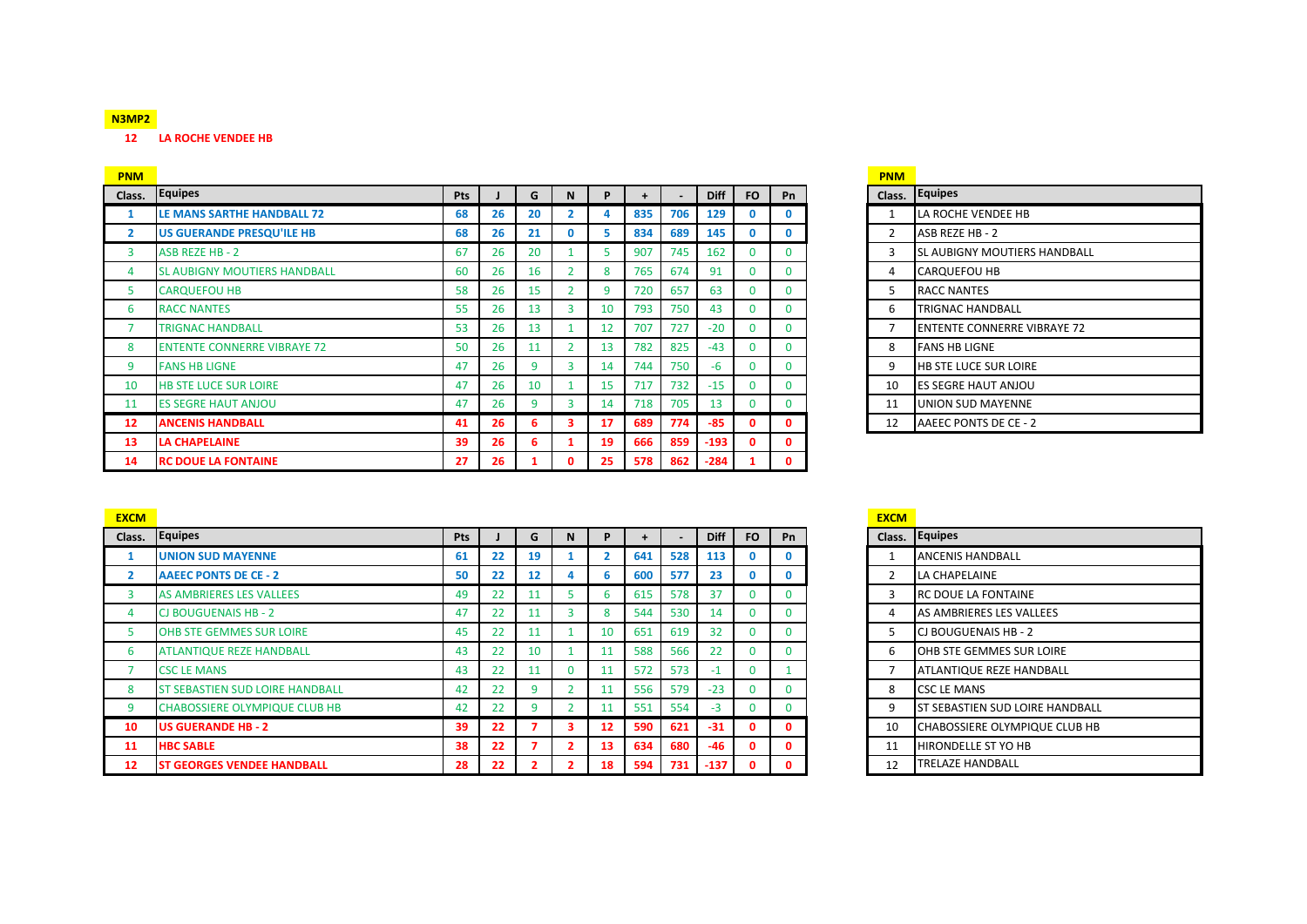| <b>HM</b>               |                                          |     |    |                |                |              |     |                          |             |              |              | <b>HM</b>      |                                          |
|-------------------------|------------------------------------------|-----|----|----------------|----------------|--------------|-----|--------------------------|-------------|--------------|--------------|----------------|------------------------------------------|
|                         | Poule 1 Equipes                          | Pts |    | G              | N              | P            | $+$ | $\overline{\phantom{a}}$ | <b>Diff</b> | <b>FO</b>    | Pn           |                | Poule 1 Equipes                          |
| -1                      | <b>HIRONDELLE ST YO HB</b>               | 65  | 22 | 21             | 1              | $\mathbf{0}$ | 733 | 503                      | 230         | $\mathbf 0$  | $\mathbf{0}$ | 1              | <b>US GUERANDE HB-2</b>                  |
| $\overline{2}$          | <b>TRELAZE HANDBALL</b>                  | 64  | 22 | 21             | $\mathbf{0}$   | $\mathbf{1}$ | 645 | 489                      | 156         | $\mathbf{0}$ | $\mathbf{0}$ | $\overline{2}$ | <b>HBC SABLE</b>                         |
| 3                       | <b>CA EVRON</b>                          | 56  | 22 | 17             | $\mathbf 0$    | 5            | 655 | 558                      | 97          | $\mathbf{0}$ | $\mathbf{0}$ | 3              | <b>ST GEORGES VENDEE HANDBALL</b>        |
| $\overline{\mathbf{A}}$ | <b>LAETITIA NANTES HB</b>                | 55  | 22 | 16             | 1              | 5            | 692 | 585                      | 107         | $\Omega$     | $\Omega$     | 4              | <b>CA EVRON</b>                          |
| 5                       | <b>CS LE LION D'ANGERS</b>               | 54  | 22 | 16             | $\mathbf 0$    | 6            | 639 | 526                      | 113         | $\mathbf{0}$ | $\mathbf{0}$ | 5              | <b>LAETITIA NANTES HB</b>                |
| 6                       | <b>AS AVRILLE</b>                        | 54  | 22 | 16             | $\mathbf 0$    | 6            | 634 | 573                      | 61          | $\mathbf{0}$ | $\mathbf{0}$ | 6              | <b>CS LE LION D'ANGERS</b>               |
| $\overline{7}$          | <b>HBC PORNIC</b>                        | 52  | 22 | 14             | $\overline{2}$ | 6            | 613 | 504                      | 109         | $\mathbf{0}$ | $\mathbf{0}$ | $\overline{7}$ | <b>AS AVRILLE</b>                        |
| 8                       | <b>ASPTT NANTES</b>                      | 52  | 22 | 15             | 1              | 6            | 631 | 556                      | 75          | $\mathbf{0}$ | $\mathbf{1}$ | 8              | <b>HBC PORNIC</b>                        |
| 9                       | <b>POUZAUGES VENDEE HB - 2</b>           | 49  | 22 | 13             | 1              | 8            | 637 | 591                      | 46          | $\mathbf{0}$ | $\mathbf{0}$ | 9              | <b>ASPTT NANTES</b>                      |
| 10                      | <b>ES SEGRE HA - 2</b>                   | 45  | 22 | 11             | 1              | 10           | 562 | 556                      | 6           | $\mathbf{0}$ | $\Omega$     | 10             | <b>POUZAUGES VENDEE HB-2</b>             |
| 11                      | <b>AS AMBRIERES - 2</b>                  | 44  | 22 | 11             | $\mathbf 0$    | 11           | 534 | 559                      | $-25$       | $\mathbf{0}$ | $\mathbf{0}$ | 11             | ES SEGRE HA - 2                          |
| 12                      | LES HERBIERS VENDEE HANDBALL             | 42  | 22 | 8              | Δ              | 10           | 692 | 673                      | 19          | $\mathbf{0}$ | $\mathbf{0}$ | 12             | AS AMBRIERES - 2                         |
| 13                      | US ST BERTHEVIN - PAYS DE LAVAL HANDBALL | 44  | 22 | 11             | $\Omega$       | 11           | 577 | 584                      | $-7$        | $\Omega$     | $\Omega$     | 13             | LES HERBIERS VENDEE HANDBALL             |
| 14                      | <b>ST NAZAIRE HB - 2</b>                 | 40  | 22 | 8              | $\overline{2}$ | 12           | 604 | 635                      | $-31$       | $\mathbf{0}$ | $\Omega$     | 14             | US ST BERTHEVIN - PAYS DE LAVAL HANDBALL |
| 15                      | <b>JS ALLONNES</b>                       | 40  | 22 | 8              | 3              | 11           | 540 | 573                      | $-33$       | $\mathbf{0}$ | $\mathbf{1}$ | 15             | <b>ST NAZAIRE HB-2</b>                   |
| 16                      | <b>ANGERS NOYANT HBC - 3</b>             | 38  | 22 | $\overline{7}$ | $\overline{2}$ | 13           | 601 | 679                      | $-78$       | $\mathbf{0}$ | $\mathbf{0}$ | 16             | <b>JS ALLONNES</b>                       |
| 17                      | <b>HB STE LUCE/LOIRE - 2</b>             | 35  | 22 | 6              | 1              | 15           | 525 | 616                      | $-91$       | $\mathbf{0}$ | $\mathbf{0}$ | 17             | <b>ANGERS NOYANT HBC - 3</b>             |
| 18                      | <b>RC DOUE HB - 2</b>                    | 34  | 22 | 6              | $\mathbf{1}$   | 15           | 531 | 632                      | $-101$      | $\mathbf{0}$ | $\mathbf{1}$ | 18             | champion dép 44                          |
| 19                      | <b>AS BRUFFIERE VENDEE HB</b>            | 34  | 22 | 6              | $\mathbf 0$    | 16           | 553 | 632                      | $-79$       | $\mathbf{0}$ | O            | 19             | champion dép 49                          |
| 20                      | <b>HC LA BAZOGE</b>                      | 32  | 22 | 4              | 3              | 15           | 502 | 618                      | $-116$      | $\mathbf{0}$ | 1            | 20             | champion dép 53                          |
| 21                      | <b>US FERRIEROISE HB</b>                 | 33  | 22 | 6              | $\mathbf 0$    | 16           | 507 | 595                      | $-88$       | $\mathbf{1}$ | $\mathbf{0}$ | 21             | champion dép 72                          |
| 22                      | <b>L'HUISSERIE HB</b>                    | 30  | 22 | $\Delta$       | $\mathbf 0$    | 18           | 522 | 648                      | $-126$      | $\mathbf{0}$ | $\Omega$     | 22             | champion dép 85                          |
| 23                      | <b>HANDBALL CLUB AUTHION</b>             | 31  | 22 | 3              | 3              | 16           | 562 | 683                      | $-121$      | $\mathbf{0}$ | $\mathbf{0}$ | 23             | CONV. MSH/PGD LE MANS UC                 |
| 24                      | <b>ENTENTE CONNERRE VIBRAYE 72</b>       | 28  | 22 | $\mathbf{2}$   | $\overline{2}$ | 18           | 554 | 677                      | $-123$      | $\mathbf{0}$ | 0            | 24             | 1er vice champion                        |

| <b>HM</b>      |                                          |
|----------------|------------------------------------------|
|                | Poule 1 Equipes                          |
| $\mathbf{1}$   | <b>US GUERANDE HB-2</b>                  |
| $\mathfrak{p}$ | <b>HBC SABLE</b>                         |
| 3              | ST GEORGES VENDEE HANDBALL               |
| 4              | <b>CA EVRON</b>                          |
| 5              | <b>LAETITIA NANTES HB</b>                |
| 6              | <b>CS LE LION D'ANGERS</b>               |
| 7              | <b>AS AVRILLE</b>                        |
| 8              | <b>HBC PORNIC</b>                        |
| 9              | <b>ASPTT NANTES</b>                      |
| 10             | <b>POUZAUGES VENDEE HB - 2</b>           |
| 11             | ES SEGRE HA - 2                          |
| 12             | <b>AS AMBRIERES - 2</b>                  |
| 13             | LES HERBIERS VENDEE HANDBALL             |
| 14             | US ST BERTHEVIN - PAYS DE LAVAL HANDBALL |
| 15             | ST NAZAIRE HB - 2                        |
| 16             | <b>JS ALLONNES</b>                       |
| 17             | <b>ANGERS NOYANT HBC - 3</b>             |
| 18             | champion dép 44                          |
| 19             | champion dép 49                          |
| 20             | champion dép 53                          |
| 21             | champion dép 72                          |
| 22             | champion dép 85                          |
| 23             | CONV. MSH/PGD LE MANS UC                 |
| 24             | 1er vice champion                        |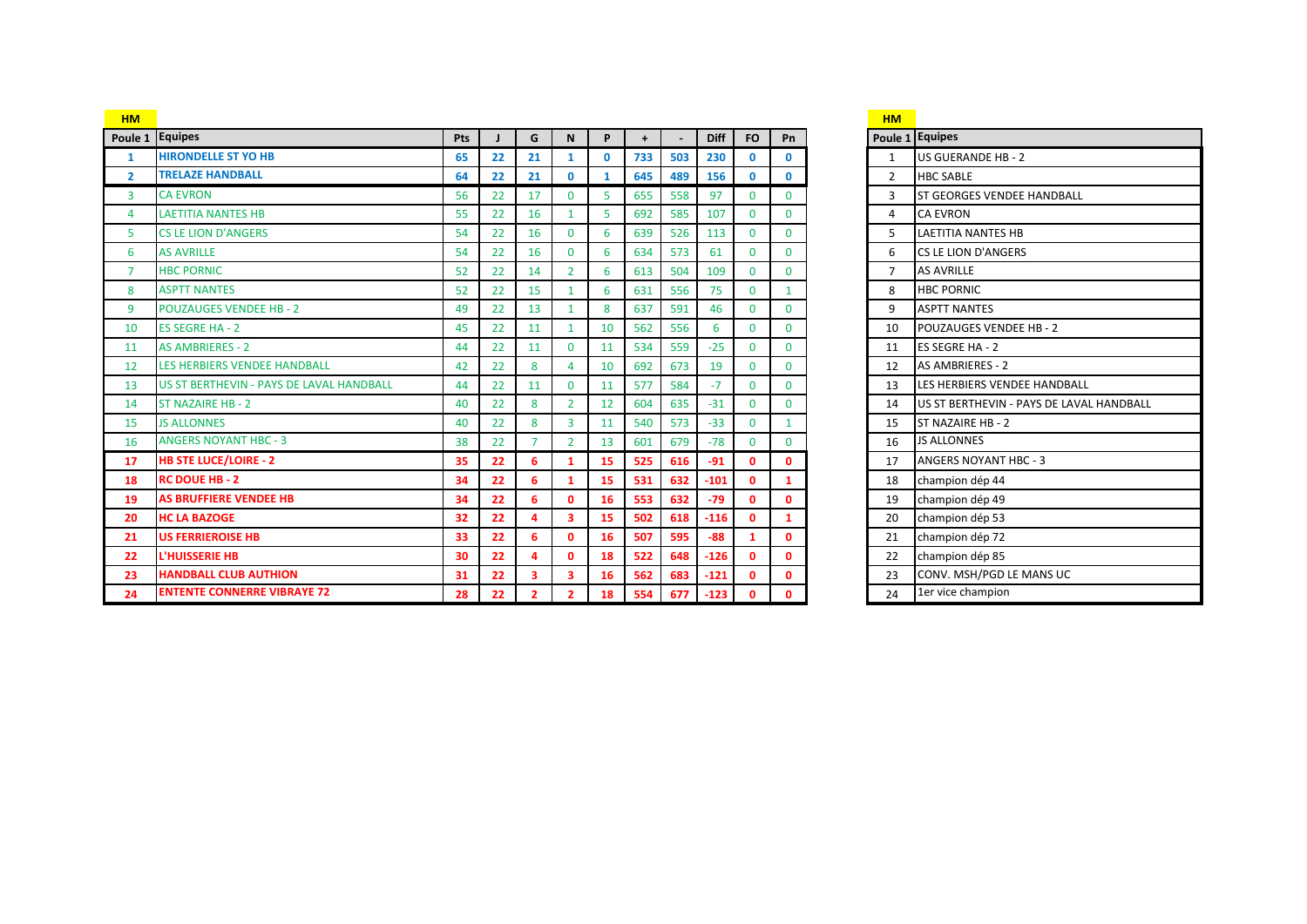## **Retour -18 ans CF Masc :**

ATLANTIQUE REZE HB ASB REZE

| <u>-19M</u> |                                 |     |    |    |          |    |     |     |             |           |           | $-19M$         |                               |
|-------------|---------------------------------|-----|----|----|----------|----|-----|-----|-------------|-----------|-----------|----------------|-------------------------------|
| Class.      | Equipes                         | Pts |    | G  |          |    |     |     | <b>Diff</b> | <b>FO</b> | <b>Pn</b> |                | Class. Equipes                |
|             | <b>CONV. MSH/PGD LE MANS UC</b> | 56  | 22 | 16 |          |    | 681 | 546 | 135         |           | $\bf{0}$  |                | <b>ATLANTIQUE REZE HB</b>     |
|             | <b>AAEEC PONTS DE CE</b>        | 54  | 22 | 16 |          |    | 629 | 497 | 132         |           | 0         | 2              | <b>ASB REZE</b>               |
| 3           | <b>CJ BOUGUENAIS HANDBALL</b>   | 54  | 22 | 16 |          |    | 597 | 554 | 43          |           | 0         | 3              | AAEEC PONTS DE CE             |
| 4           | UNION SUD MAYENNE               | 53  | 22 | 15 |          | h  | 640 | 545 | 95          |           | $\Omega$  | 4              | <b>CJ BOUGUENAIS HANDBALL</b> |
| ь           | <b>ANGERS NOYANT HBC</b>        | 48  | 22 | 13 | 0        |    | 607 | 560 | 47          |           | $\Omega$  | 5              | <b>HBC NANTES</b>             |
| 6           | <b>ES COUERON</b>               | 47  | 22 | 12 |          | 9  | 559 | 529 | 30          |           | 0         | 6              | CONV. ALLONNES/PGD LE MANS UC |
|             | <b>AS AVRILLE</b>               | 46  | 22 | 12 | 0        | 10 | 591 | 582 | 9           |           | $\Omega$  | $\overline{ }$ | <b>CARQUEFOU HB</b>           |
| 8           | LA CHAPELAINE                   | 44  | 22 | 11 | $\Omega$ | 11 | 680 | 679 |             |           | 0         | 8              | champion -18 44               |
| 9           | <b>CA EVRON</b>                 | 39  | 22 | 8  |          | 13 | 574 | 621 | $-47$       |           | $\Omega$  | 9              | champion -1849                |
| 10          | LA PATRIOTE DE CHANTONNAY       | 30  | 22 | 4  |          | 18 | 586 | 660 | $-74$       |           | $\Omega$  | 10             | champion -18 53               |
| 11          | US MONTREUIL JUIGNE HANDBALL    | 29  | 22 | 3  |          | 18 | 487 | 672 | $-185$      |           | $\Omega$  | 11             | champion -18 72               |
| 12          | LES OLONNES VENDEE HANDBALL     | 28  | 22 |    |          | 19 | 488 | 674 | $-186$      |           | $\Omega$  | 12             | champion -18 85               |

| <u>-19M</u>    |                               |
|----------------|-------------------------------|
| Class.         | <b>Equipes</b>                |
| $\mathbf{1}$   | ATLANTIQUE REZE HB            |
| $\overline{2}$ | <b>ASB REZE</b>               |
| 3              | AAEEC PONTS DE CE             |
| 4              | CJ BOUGUENAIS HANDBALL        |
| 5.             | <b>HBC NANTES</b>             |
| 6              | CONV. ALLONNES/PGD LE MANS UC |
| 7              | <b>CARQUEFOU HB</b>           |
| 8              | champion -18 44               |
| 9              | champion -18 49               |
| 10             | champion -18 53               |
| 11             | champion -18 72               |
| 12             | champion -18 85               |

| $-17M$         |                                          |     |    |                |                |    |     |     |             |                |              |          | $-17M$         |                            |
|----------------|------------------------------------------|-----|----|----------------|----------------|----|-----|-----|-------------|----------------|--------------|----------|----------------|----------------------------|
| Class.         | <b>Equipes</b>                           | Pts |    | G              | N              | P  | ÷.  |     | <b>Diff</b> | <b>FO</b>      | <b>Pn</b>    |          | Class.         | Equipes                    |
| 1              | <b>HBC NANTES</b>                        | 36  | 14 | 11             | $\mathbf{0}$   | 3  | 426 | 358 | 68          | $\mathbf{0}$   | $\mathbf{0}$ | $-18$ CF |                | ATLANTIQUE REZE HANDBALL   |
| $\overline{2}$ | <b>POUZAUGES VENDEE HANDBALL</b>         | 34  | 14 | 10             | $\mathbf{0}$   | 4  | 413 | 394 | 19          | $\mathbf{0}$   | $\mathbf{0}$ |          | $\overline{2}$ | <b>ASPTT NANTES</b>        |
| 3              | <b>CONV. ALLONNES/PGD LE MANS UC</b>     | 30  | 14 | 8              | $\mathbf{0}$   | 6  | 443 | 377 | 66          | $\mathbf{0}$   | 0            |          | 3              | <b>ANGERS NOYANT HBC</b>   |
| 4              | <b>CARQUEFOU HB</b>                      | 30  | 14 | 8              | $\mathbf{0}$   | 6  | 392 | 385 |             | $\mathbf{0}$   | 0            |          | 4              | <b>LAETITIA NANTES HB</b>  |
| 5              | <b>ATLANTIQUE REZE HANDBALL</b>          | 28  | 14 |                | $\mathbf{0}$   |    | 377 | 395 | $-18$       | $\mathbf{0}$   | $\mathbf{0}$ |          | 5.             | <b>RC DOUE LA FONTAINE</b> |
| 6              | <b>ASPTT NANTES</b>                      | 23  | 14 | 4              | $\overline{2}$ | 8  | 315 | 375 | $-60$       | $\mathbf{0}$   |              |          | 6              | <b>HIRONDELLE ST YO HB</b> |
| 7              | <b>ANGERS NOYANT HBC</b>                 | 21  | 14 | 3              |                | 10 | 414 | 444 | $-30$       | $\mathbf{0}$   | 0            |          | $\overline{7}$ | <b>HBC NANTES</b>          |
| 8              | <b>LAETITIA NANTES HB</b>                | 20  | 14 | $\overline{2}$ | 3              | 9  | 338 | 390 | $-52$       | 1              | $\mathbf{0}$ |          | 8              | US GUERANDE PRESQU'ILE HB  |
| 9              | <b>RC DOUE LA FONTAINE</b>               | 40  | 14 | 13             | $\mathbf 0$    |    | 507 | 356 | 151         | $\mathbf 0$    | $\mathbf{0}$ |          | 9              | CONV. LIGNE/ANCENIS        |
| 10             | <b>ES SEGRE HAUT ANJOU</b>               | 36  | 14 | 11             | $\Omega$       | 3  | 515 | 376 | 139         | $\Omega$       | 0            |          | 10             | champion -16 44            |
| 11             | CONV. LA FERRIEROISE/LA ROCHE            | 34  | 14 | 10             | $\Omega$       | 4  | 470 | 380 | 90          | $\Omega$       | $\Omega$     |          | 11             | champion -16 49            |
| 12             | US MONTREUIL JUIGNE HANDBALL             | 28  | 14 |                | 0              |    | 423 | 421 | 2           | 0              | $\Omega$     |          | 12             | champion -16 53            |
| 13             | <b>HBC SABLE</b>                         | 28  | 14 |                | $\Omega$       | 7  | 411 | 420 | -9          | $\Omega$       | $\Omega$     |          | 13             | champion -16 72            |
| 14             | <b>CHALLANS NOV HANDBALL</b>             | 22  | 14 | 5              | $\Omega$       | 9  | 295 | 424 | $-129$      | $\overline{2}$ | $\Omega$     |          | 14             | champion -16 85            |
| 15             | <b>ES COUERON</b>                        | 18  | 14 | $\overline{2}$ | $\mathbf 0$    | 12 | 329 | 417 | $-88$       | $\Omega$       | $\Omega$     |          | 15             | 2ème dép maj 1             |
| 16             | US ST BERTHEVIN - PAYS DE LAVAL HANDBALL | 14  | 14 |                | $\Omega$       | 13 | 260 | 416 | -156        |                |              |          | 16             | 2ème dép maj 2             |

| Class.         | <b>Equipes</b>             |
|----------------|----------------------------|
| $\mathbf{1}$   | ATLANTIQUE REZE HANDBALL   |
| 2              | <b>ASPTT NANTES</b>        |
| 3              | ANGERS NOYANT HBC          |
| 4              | <b>LAETITIA NANTES HB</b>  |
| 5              | <b>RC DOUE LA FONTAINE</b> |
| 6              | <b>HIRONDELLE ST YO HB</b> |
| $\overline{7}$ | <b>HBC NANTES</b>          |
| 8              | US GUERANDE PRESQU'ILE HB  |
| 9              | CONV. LIGNE/ANCENIS        |
| 10             | champion -16 44            |
| 11             | champion -16 49            |
| 12             | champion -16 53            |
| 13             | champion -16 72            |
| 14             | champion -16 85            |
| 15             | 2ème dép maj 1             |
| 16             | 2ème dép maj 2             |